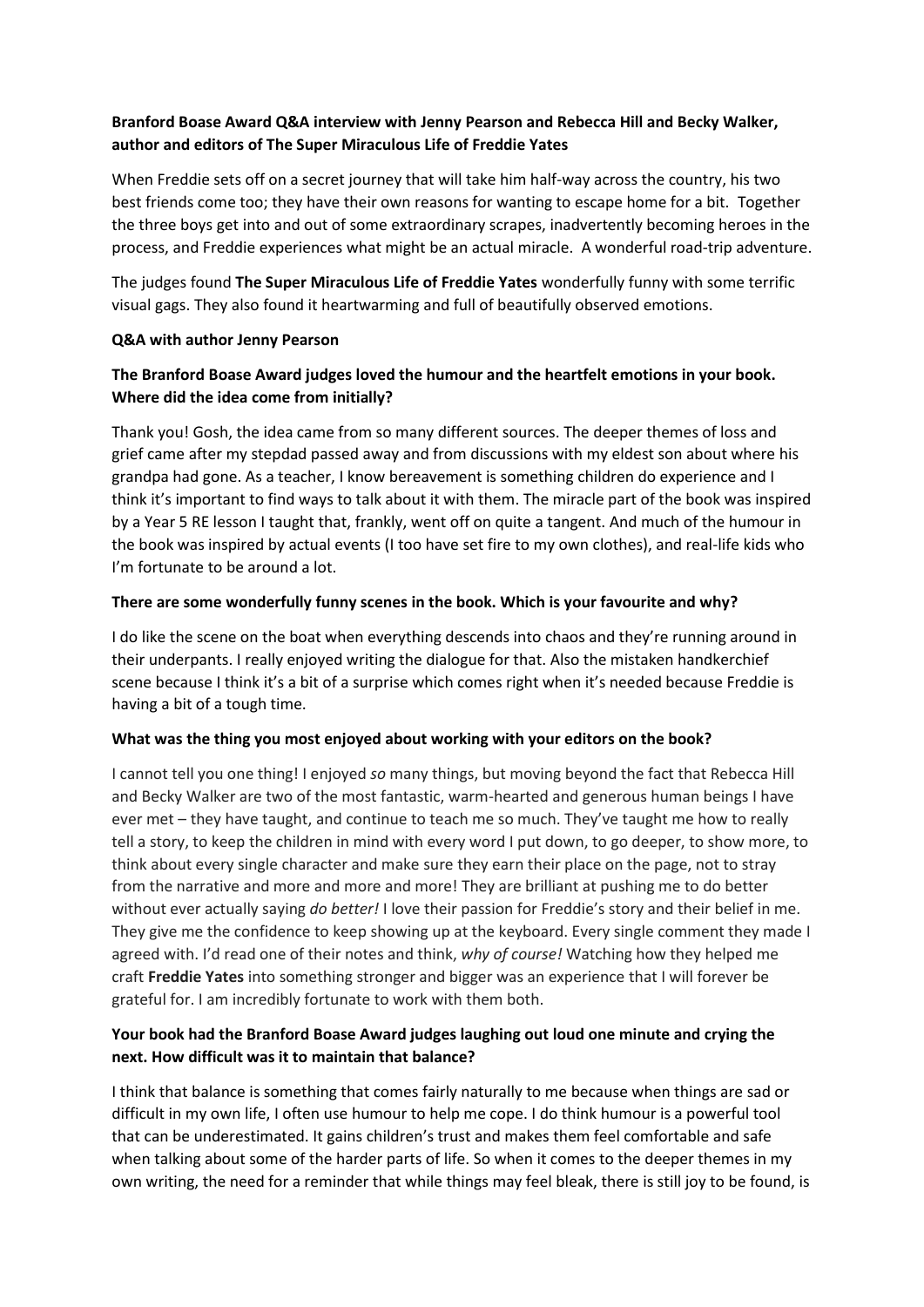something I'm consciously thinking about. And because I'm writing for children it is very important to me that the story looks after them – if I take my young readers somewhere a little darker, then I have to bring them back out into the light. Having Rebecca and Becky reading my work and always keeping my readership at the forefront of what we do is a huge reassurance. Knowing they are there to check that I haven't got the balance wrong, enables me to take greater risks because I know we will always do right by the kids.

## **Are there any rules or tips on writing funny books that you'd like to share?**

Watch the world around you and use it. Take a moment to see the humour in situations. I guarantee something funny will happen every day, you just have to look at it in the right way. Kids have a far more advanced sense of humour than a lot of people think. Sure, they might laugh at the odd fart reference, but they appreciate a well-observed joke with a good set up more – and they deserve the best.

### **Q&A with editors Rebecca Hill and Becky Walker**

### **Why do funny books for children get overlooked?**

We don't think funny books do get overlooked by children, and TCM data shows publishers just how much children love funny books. You only have to ask children and they'll tell you exactly how much they want funny books.

We know that funny books often entice the more reluctant reader to pick up a book; they help develop confidence in young readers and also help engender a love of reading. However, I think it is probably fair to say that mainstream media and book prize panels can overlook funny books. I'm not sure why, because children love and need all types of books – and funny books play a crucial role in helping us survive and understand the world we live in.

#### **How excited were you to receive Jenny's manuscript and what made her writing stand out?**

HUGELY! We'd emailed Sam, Jenny's agent, before even finishing the whole book. Jenny is an incredible talent: she creates characters you care about and plots that make you turn the page. However, what made Jenny's writing stand out is her ability to write light and shade; she doesn't shy away from difficult issues and writes them with an emotional precision that resonates. She 'makes 'em laugh, makes 'em cry, makes 'em wait'. It truly was love at first read.

#### **What were the main things you needed to work on with her as editors?**

Jenny makes our job very easy; occasionally, we worked on pace, adding in a little more incident or drawing out a few emotional beats here and there. She is a masterful writer and plotter! I think the main thing we worked on was bringing the book to market, in as exciting a package as possible – we were delighted to bring Rob Biddulph on board, as we knew he was the perfect illustrator to bring Jenny's world to life – and trying to carve out a space for Jenny, in a market dominated by celebrities.

#### **What do you think marks out the most successful writers for children?**

Rebecca says, 'Writing books that children want to read. I think successful writers are in control of their plots and know the book they are trying to write.'